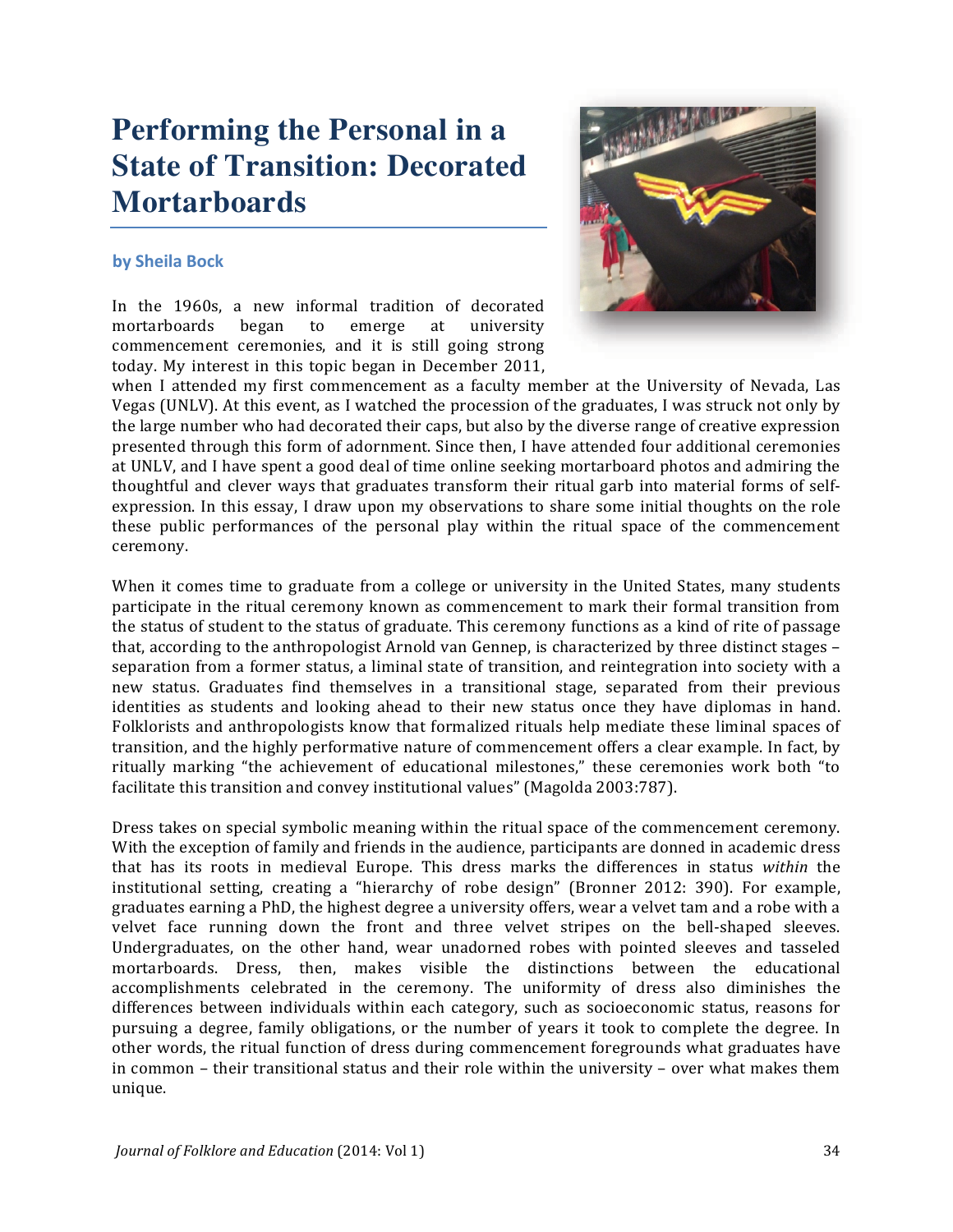Dress is just one way that graduates' individuality is symbolically erased within the formalized ritual space of commencement. As the folklorist Simon Bronner explains, at many large institutions, graduates "are recognized simply by quickly standing together in the midst of a huge arena" (2012:393). Even when they get to walk across the stage, their moment in the spotlight is brief, and often their individual names might not even be called. Graduates who are highlighted as award recipients or student speakers are most often selected because of their academic success, and they are introduced as embodying the core university values being performed within the commencement ritual. Individual identities are invoked to affirm their membership in, and solidarity with, the university community more broadly.

The liminal state in which the graduates find themselves is a time of flux and ambiguity, and the anthropologist Victor Turner showed how the betwixt and between nature of this state opens up possibilities for participants to engage in both reflexivity and ludic, or playful, expression. Within the ritual space of commencement where public affirmations of shared identities and values are symbolically performed, then, we also find creative expression: the decorated mortarboard. These flat, four-sided caps function easily as blank canvases, and, if greeting cards and graduation-themed party decorations offer any indication, the mortarboard is a classic image of graduation in American culture today. Thus, mortarboards provide a practical and highly symbolic way for graduates to take some control and personally encode their ritual dress.

#### **Emerging Themes**

Many mortarboards that I have seen foreground important relationships and group affiliations. Often, graduates show pride in the school they attended by writing its name on their caps, including an image of the school mascot, using school colors, or expressing a school cheer, such as "Go Bears!"  $-$  in effect validating the ideal of the unified university community so central to the ceremony. At the same time, students reference alternate group affiliations, including majors or student organizations. For example, at the Spring 2014 commencement ceremony at UNLV, one graduate focused on her affiliation with Women's Studies, while another highlighted the completion of her nursing degree. Similarly, it is not at all uncommon to see members of a sorority decorate mortarboards using similar colors and designs featuring the letters of their social organization to make visible their connection to one another.

The relationships referenced on caps also extend beyond the university community. For example, I have seen numerous references to religious affiliations ("Proverbs 3:5-6," "Thank you Jesus."). In addition, a very common message expresses gratitude to family members who have offered emotional and financial support ("Thanks Mom and Dad!"), although references to family take other forms as well. In 2014, for example, one UNLV graduate donned a cap decorated in crayon by her young niece that read, "I'm a McCrea."



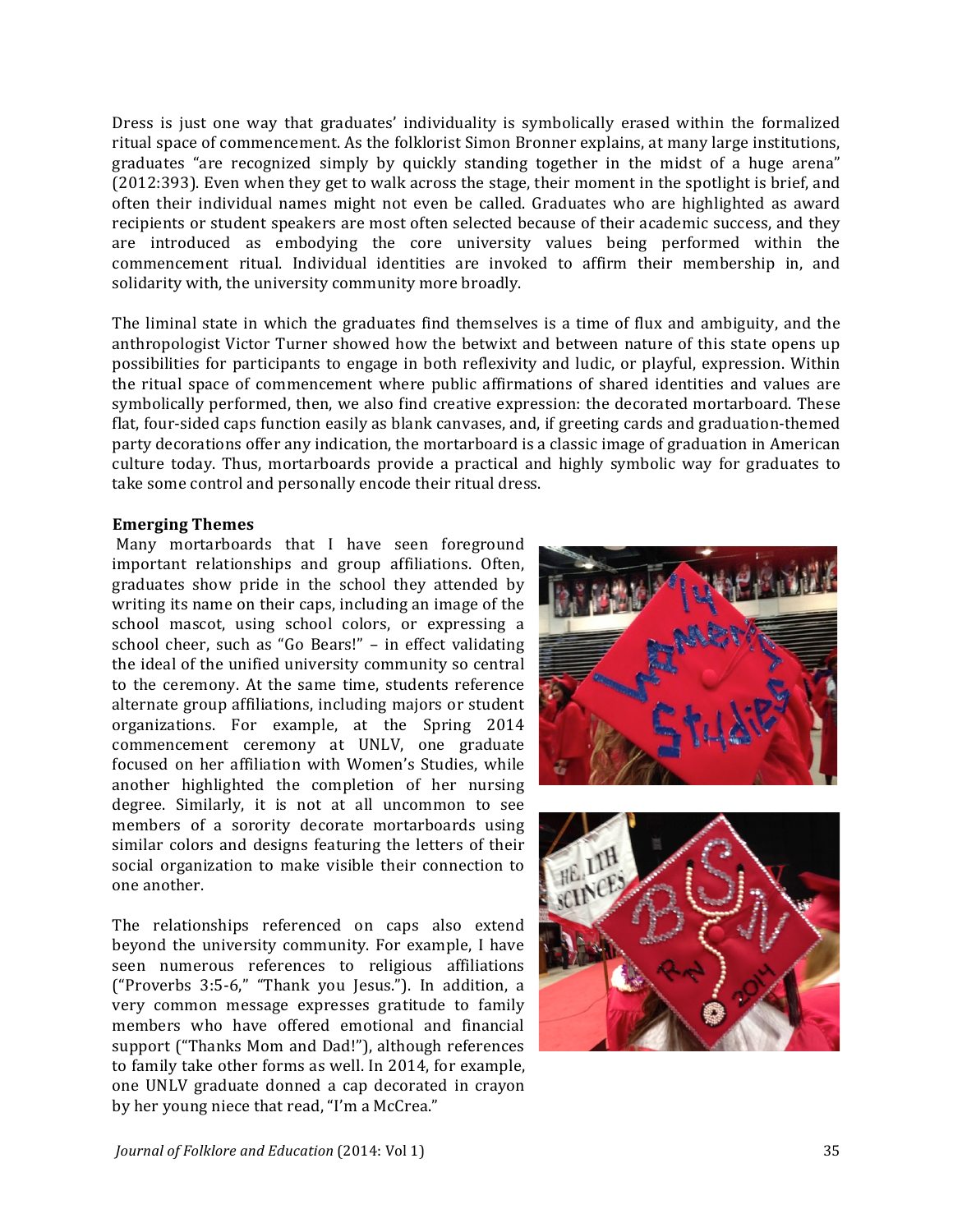The diverse range of group affiliations and relationships referenced on caps should not be surprising, especially if we consider the cultural anthropologist Rebekah Nathan's assertion that "there is little that is automatically shared among people by virtue of attending the same university" (Nathan 2005:39). Thus, students' experiences of "community" while pursuing a degree form just as much (if not more) around personal networks and everyday experiences as institutional affiliations. Graduates, then, use their caps to articulate the importance of these communities and relationships not otherwise visible within the more formal structures of the commencement ritual.



Another common theme is the foregrounding of the individual. Of course, the very act of decorating the mortarboard is meant to make the individual stand out from the crowd. Often, though, the content itself further highlights individuality. In addition to writing their names on their caps, many graduates use mortarboards to highlight their personal interests, serving as a form of selfpresentation. In the words of one blogger who decorated her cap, "I also wanted my cap to represent me...therefore I decided to incorporate my favorite things, Phi Mu, Lilly, and Pearls!" (SarahSmiles 365 2011). Decorated mortarboards commonly feature personal pronouns ("I Did It. Yay Me!," "3 Years...2 Majors...1 Graduate...Me!"), along with identifications of individual accomplishments such as getting into graduate school ("Next stop...USC!") or sources of personal pride ("First generation"). Consider one UNLV graduate who, after completing her Masters in Social Work, decorated her mortarboard with the Wonder Woman insignia. When I asked why, she explained that on the first day of graduate school her wife chose Wonder Woman as a symbol of the graduate's hard work and sacrifice. She thus wanted that symbol, and the personal meanings it carried for her and her family, to be represented on the day she walked across the stage and received her diploma.

People also use the tops of their mortarboards to showcase their personalities, most often in the form of humor. For example, one graduate thanked "Mom, Dad, and Coffee," while another noted, "99 Problems, But a Diploma Ain't One," in reference to an iconic hip-hop lyric. Many amusing messages that I have observed involve playful re-framings of popular culture references. For example, one mortarboard humorously referenced the ad campaign for Dos Equis beer. At the end of each commercial, a character deemed "The Most Interesting Man in the World" says, "I don't always drink beer, but when I do, I prefer Dos Equis." Pasting a large image of this character on her mortarboard, along with an image of a space shuttle, the graduate included the adaptation, "I don't always graduate from college, but when I do I go work for NASA."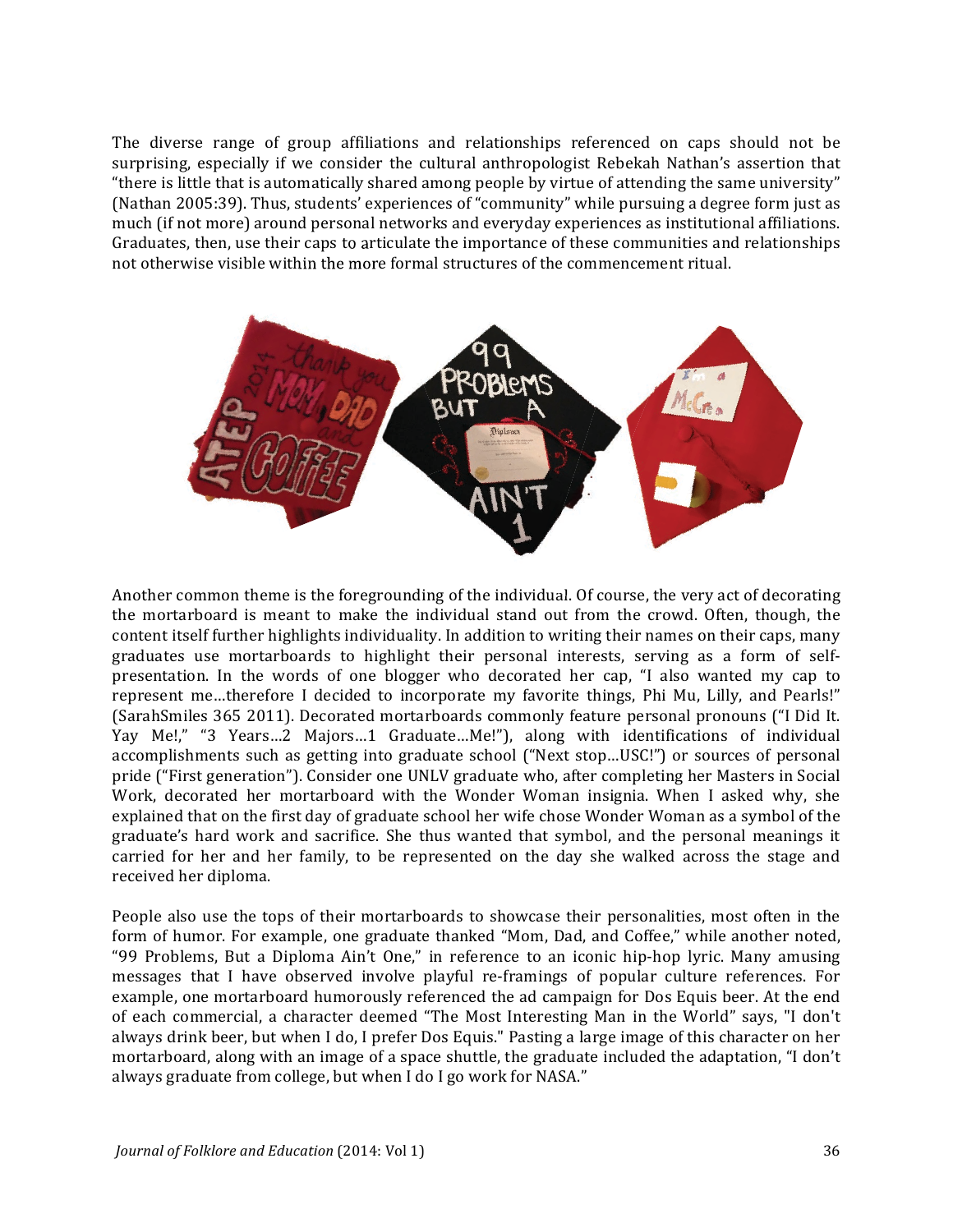The role of "student" is just one aspect of people's identities as they make their way through higher education, even for those who reach the institutionally recognized benchmarks of academic success, such as high GPAs. For the most part, other aspects of identity—such as family roles and sense of humor—are not inherently valued in the academic arena, and often are seen as standing in the way of student success. Furthermore, bigger universities have become notorious for frustrating bureaucracies that fail to take into account the needs and desires of individuals. As one professor at a large state school quipped, "At [name of university], some students think they are just a number, but that's not true. Here, you are not even a number. You are a bar code." As I described above, the formalized structure of the commencement ceremony diminishes individual differences, ritually dramatizing much of students' experiences within their institution. The blank canvas of the mortarboard provides students the opportunity to claim some of this ritual space and make visible those nonacademic aspects of themselves that they wish to be publicly represented.

One final recurring theme that I have encountered is reflection on the future. While the purported function of commencement is to mark graduates' shift in status ritually, students find themselves still in a liminal state, no longer a student but not quite sure what life as an alumnus will be. The reincorporation stage of the rite of passage has not yet been reached. Many decorated caps communicate a sense of optimism, marked by phrases such as "The Best Is Yet to Come" or "Time to Fly." Thoughts about the future can also stir up anxiety and inspire decorations that call attention to being unemployed ("Hire Me," "Dude, Where's My Job?"). One graduate wrote, "May the job offers be ever in your favor," drawing connections between the challenges of the current job market and the ruthless world portrayed in the popular book series and film *The Hunger Games*. Another common source of anxiety referenced on mortarboards is student debt, as when one graduate prominently displayed the words "Game of Loans," adapting the title of the popular book series and television show *Game of Thrones*. In 2012, as part of an organized protest against the rising rates of student loans, graduates from universities across the country used their mortarboards to display how much they owed in student loans. Some also decorated their caps with plastic balls and chains to symbolize the effects this debt would have on their futures (Rema 2012).

The themes that I identified above are by no means comprehensive, nor are they mutually exclusive. Often, decorated mortarboards engage with many of these themes at once. For example, one New York University graduate decorated her cap with a large, bulky model of a computer, representing her master's degree in digital imaging and design, and a piggy bank, representing her loans. In effect, her decorated mortarboard became a richly multivocal text communicating pride and anxiety, specific group affiliations, and her humorous personality. Whether graduates decorate their mortarboards in ways that reinforce or speak back to the vision of higher education that is central to the ritual of commencement, this essay has shed light on the ways in which individuals use this reflexive and playful genre of creative expression to fashion (quite literally) their personal engagement with the ideas of self, community, education, and the unknown future.

*Sheila Bock was trained in Folklore at The Ohio State University, where she received her* PhD from the Department of English in 2010. She is currently an Assistant Professor of *Interdisciplinary Studies at the University of Nevada, Las Vegas.* 



#### **Works Cited**

- Bronner, Simon. 2012. *Campus Traditions: Folklore from the Old-Time College to the Modern Mega-University*. Jackson: University Press of Mississippi.
- Magolda, Peter Mark. 2003. "Saying Good-Bye: An Anthropological Examination of a Commencement Ritual." Journal of College Student Development. 44(6): 779-796.
- Nathan, Rebekah. 2005. *My Freshman Year: What a Professor Learned by Becoming a Student.* Ithaca: Cornell University Press.